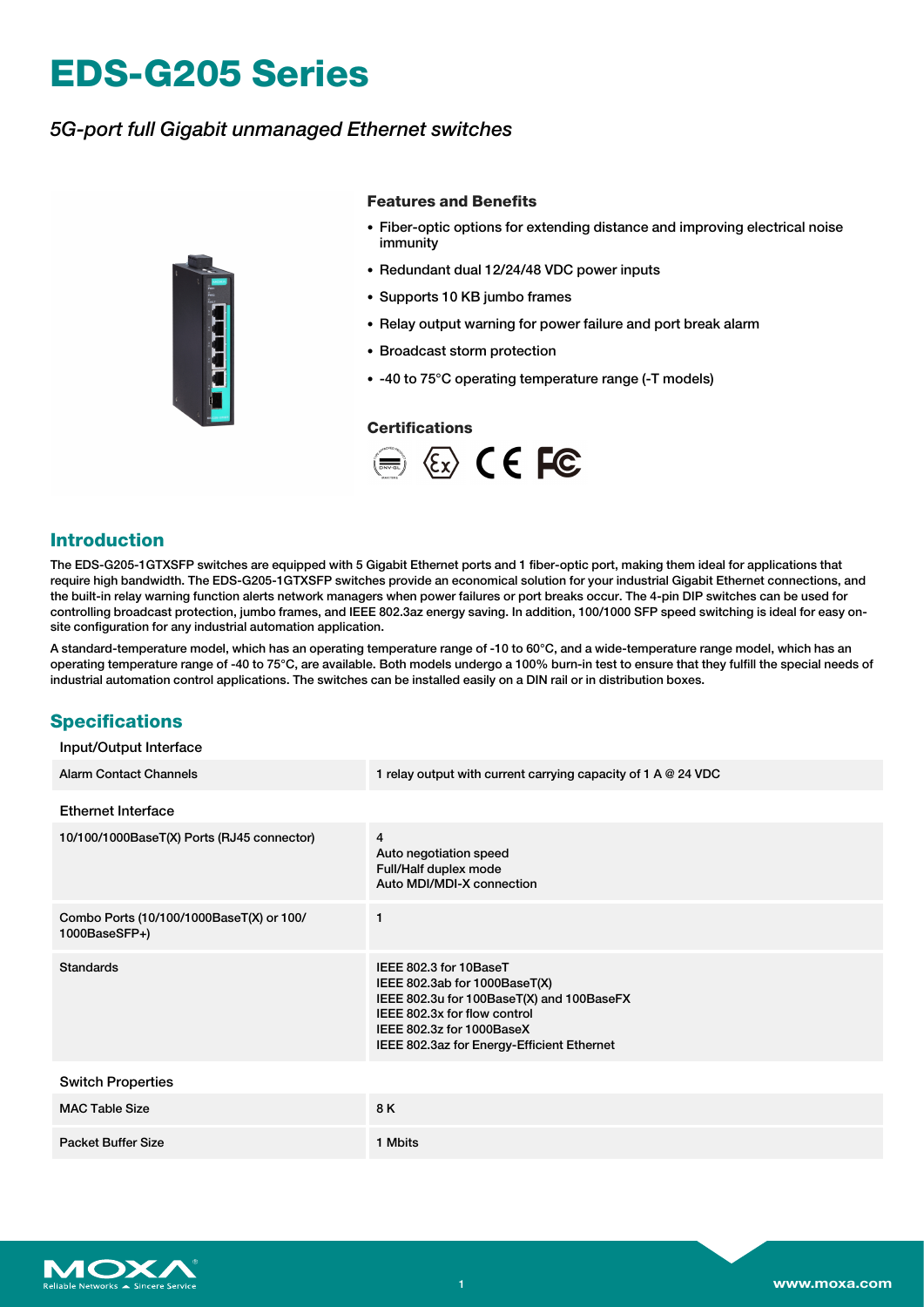| Jumbo Frame Size                       | <b>10 KB</b>                                                                                                                                                                                                                               |
|----------------------------------------|--------------------------------------------------------------------------------------------------------------------------------------------------------------------------------------------------------------------------------------------|
| <b>Processing Type</b>                 | <b>Store and Forward</b>                                                                                                                                                                                                                   |
| <b>DIP Switch Configuration</b>        |                                                                                                                                                                                                                                            |
| <b>Ethernet Interface</b>              | Broadcast storm protection, Jumbo Frame, IEEE 802.3az energy saving, 100/1000 SFP<br>speed switching, Port break alarm                                                                                                                     |
| <b>Power Parameters</b>                |                                                                                                                                                                                                                                            |
| Connection                             | 1 removable 6-contact terminal block(s)                                                                                                                                                                                                    |
| <b>Input Voltage</b>                   | 12/24/48 VDC, Redundant dual inputs                                                                                                                                                                                                        |
| <b>Operating Voltage</b>               | 9.6 to 60 VDC                                                                                                                                                                                                                              |
| <b>Reverse Polarity Protection</b>     | Supported                                                                                                                                                                                                                                  |
| <b>Input Current</b>                   | 0.14 A @ 24 VDC                                                                                                                                                                                                                            |
| <b>Physical Characteristics</b>        |                                                                                                                                                                                                                                            |
| Housing                                | Metal                                                                                                                                                                                                                                      |
| <b>IP Rating</b>                       | <b>IP30</b>                                                                                                                                                                                                                                |
| <b>Dimensions</b>                      | 29 x 135 x 105 mm (1.14 x 5.31 x 4.13 in)                                                                                                                                                                                                  |
| Weight                                 | 290 g (0.64 lb)                                                                                                                                                                                                                            |
| <b>Installation</b>                    | DIN-rail mounting, Wall mounting (with optional kit)                                                                                                                                                                                       |
| <b>Environmental Limits</b>            |                                                                                                                                                                                                                                            |
| <b>Operating Temperature</b>           | EDS-G205-1GTXSFP: -10 to 60°C (14 to 140°F)<br>EDS-G205-1GTXSFP-T: -40 to 75°C (-40 to 167°F)                                                                                                                                              |
| Storage Temperature (package included) | -40 to 85°C (-40 to 185°F)                                                                                                                                                                                                                 |
| <b>Ambient Relative Humidity</b>       | 5 to 95% (non-condensing)                                                                                                                                                                                                                  |
| <b>Standards and Certifications</b>    |                                                                                                                                                                                                                                            |
| Freefall                               | IEC 60068-2-32                                                                                                                                                                                                                             |
| <b>EMC</b>                             | EN 55032/24                                                                                                                                                                                                                                |
| EMI                                    | CISPR 32, FCC Part 15B Class A                                                                                                                                                                                                             |
| <b>EMS</b>                             | IEC 61000-4-2 ESD: Contact: 6 kV; Air: 8 kV<br>IEC 61000-4-3 RS: 80 MHz to 1 GHz: 20 V/m<br>IEC 61000-4-4 EFT: Power: 2 kV; Signal: 2 kV<br>IEC 61000-4-5 Surge: Power: 2 kV; Signal: 2 kV<br>IEC 61000-4-6 CS: 10 V<br>IEC 61000-4-8 PFMF |
| <b>Hazardous Locations</b>             | ATEX, Class I Division 2                                                                                                                                                                                                                   |
| Maritime                               | ABS, DNV-GL, LR, NK                                                                                                                                                                                                                        |
| Railway                                | EN 50121-4                                                                                                                                                                                                                                 |
| Safety                                 | EN 60950-1, UL 508, EN 60950-1 (LVD)                                                                                                                                                                                                       |
| Shock                                  | IEC 60068-2-27                                                                                                                                                                                                                             |
| Vibration                              | IEC 60068-2-6                                                                                                                                                                                                                              |

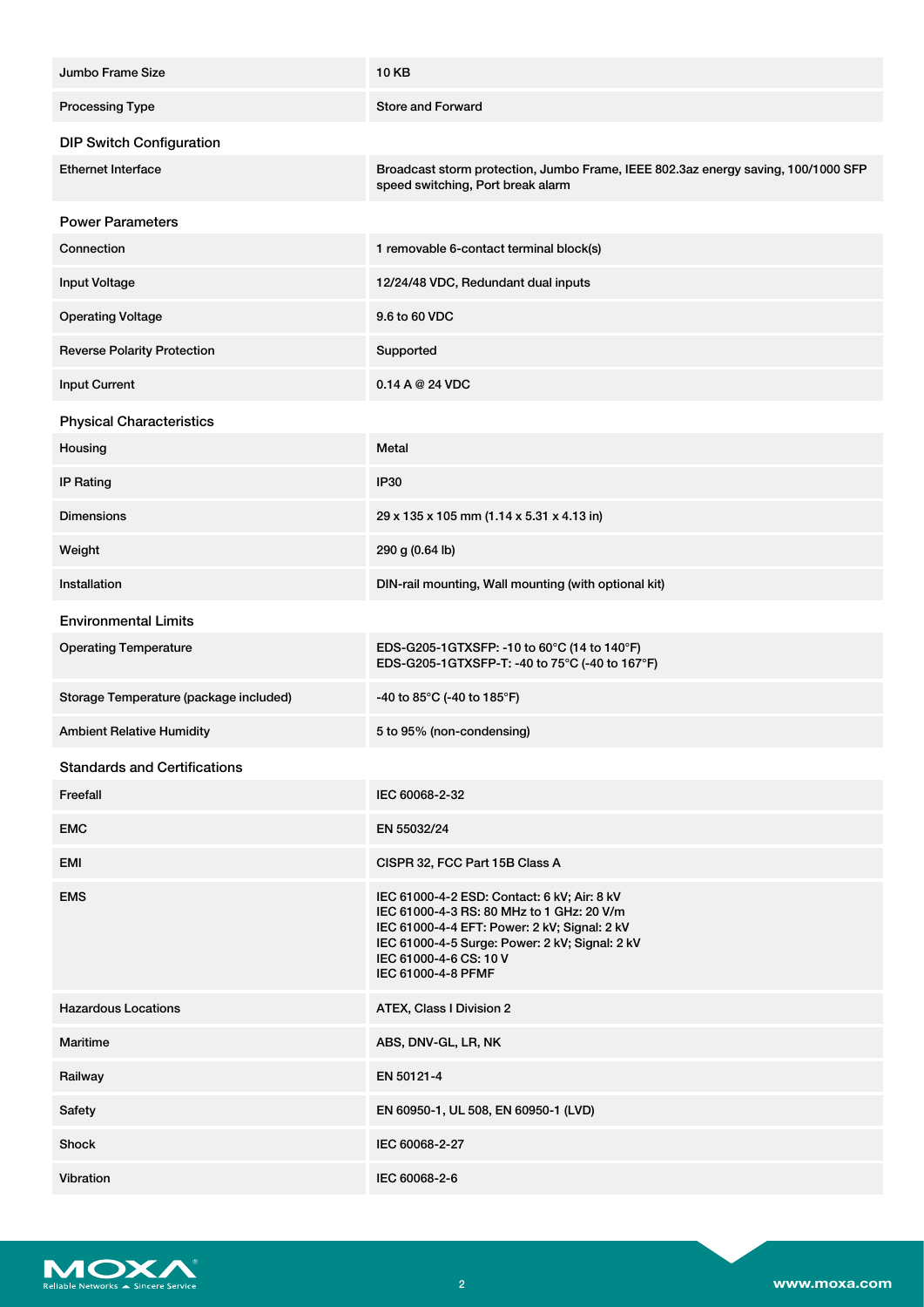#### MTBF

| Time                    | 2,823,446 hrs                                                          |
|-------------------------|------------------------------------------------------------------------|
| <b>Standards</b>        | Telcordia (Bellcore), GB                                               |
| Warranty                |                                                                        |
| <b>Warranty Period</b>  | 5 years                                                                |
| <b>Details</b>          | See www.moxa.com/warranty                                              |
| Package Contents        |                                                                        |
| <b>Device</b>           | 1 x EDS-G205 Series switch                                             |
| <b>Installation Kit</b> | 1 x cap, plastic, for SFP slot                                         |
| <b>Documentation</b>    | 1 x quick installation guide<br>1 x warranty card                      |
| <b>Note</b>             | SFP modules need to be purchased separately for use with this product. |

## **Dimensions**

Unit: mm (inch)



# **Ordering Information**

| <b>Model Name</b>  | 10/100/1000BaseT(X) Ports<br><b>RJ45 Connector</b> | <b>Combo Ports</b><br>10/100/1000BaseT(X) or 100/<br>1000BaseSFP | <b>Operating Temp.</b> |
|--------------------|----------------------------------------------------|------------------------------------------------------------------|------------------------|
| EDS-G205-1GTXSFP   | 4                                                  |                                                                  | -10 to 60 $^{\circ}$ C |
| EDS-G205-1GTXSFP-T | 4                                                  |                                                                  | -40 to 75 $^{\circ}$ C |

# **Accessories (sold separately)**

#### SFP Modules

SFP-1FELLC-T SFP module with 1 100Base single-mode with LC connector for 80 km transmission, -40 to 85°C operating temperature

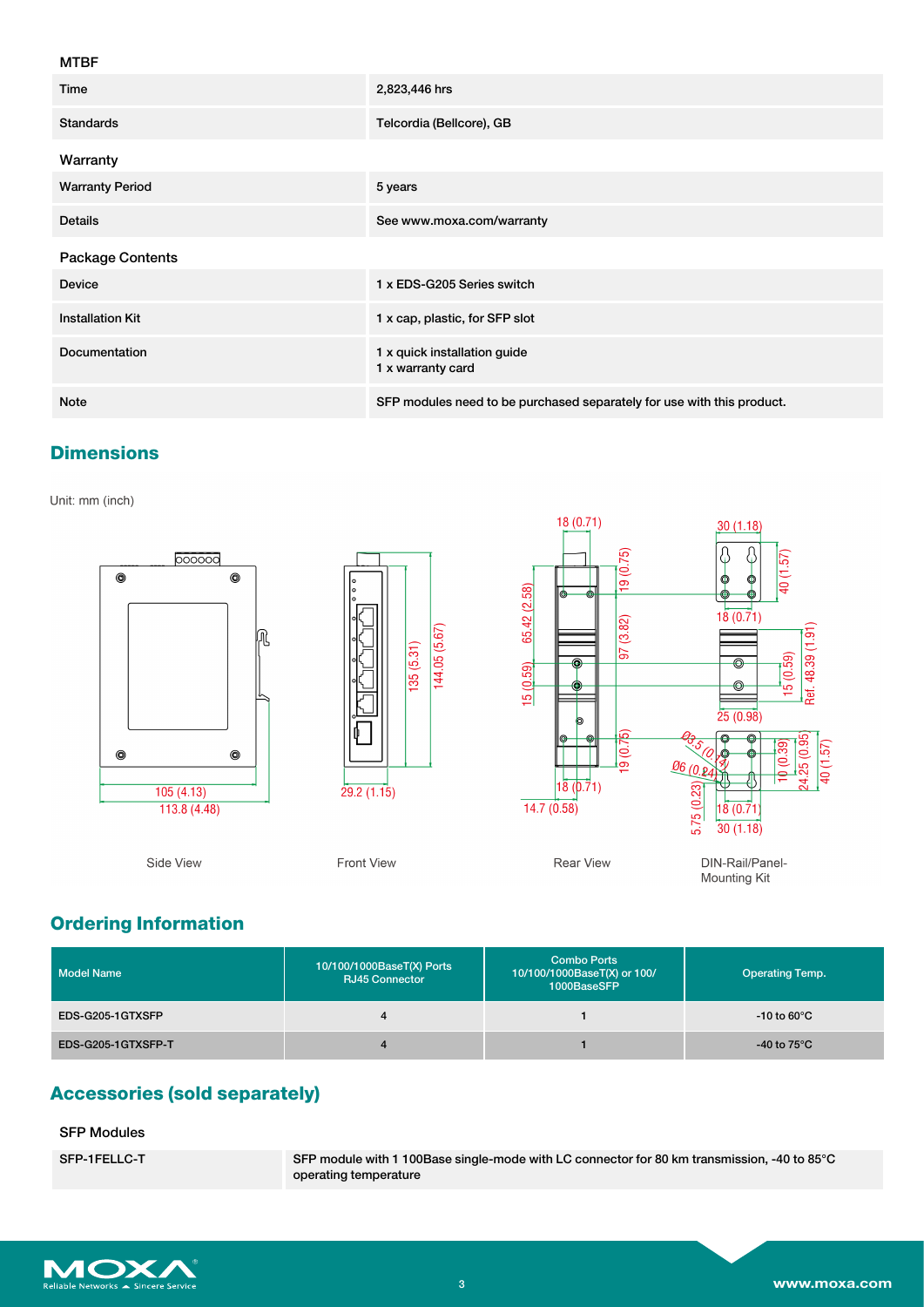| SFP-1FEMLC-T    | SFP module with 1 100Base multi-mode with LC connector for 4 km transmission, -40 to 85°C<br>operating temperature                                        |
|-----------------|-----------------------------------------------------------------------------------------------------------------------------------------------------------|
| SFP-1FESLC-T    | SFP module with 1 100Base single-mode with LC connector for 40 km transmission, -40 to 85°C<br>operating temperature                                      |
| SFP-1G10ALC     | WDM-type (BiDi) SFP module with 1 1000BaseSFP port with LC connector for 10 km transmission; TX<br>1310 nm, RX 1550 nm, 0 to 60°C operating temperature   |
| SFP-1G10ALC-T   | WDM-type (BiDi) SFP module with 1 1000BaseSFP port with LC connector for 10 km transmission; TX<br>1310 nm, RX 1550 nm, -40 to 85°C operating temperature |
| SFP-1G10BLC     | WDM-type (BiDi) SFP module with 1 1000BaseSFP port with LC connector for 10 km transmission; TX<br>1550 nm, RX 1310 nm, 0 to 60°C operating temperature   |
| SFP-1G10BLC-T   | WDM-type (BiDi) SFP module with 1 1000BaseSFP port with LC connector for 10 km transmission; TX<br>1550 nm, RX 1310 nm, -40 to 85°C operating temperature |
| SFP-1G20ALC     | WDM-type (BiDi) SFP module with 1 1000BaseSFP port with LC connector for 20 km transmission; TX<br>1310 nm, RX 1550 nm, 0 to 60°C operating temperature   |
| SFP-1G20ALC-T   | WDM-type (BiDi) SFP module with 1 1000BaseSFP port with LC connector for 20 km transmission; TX<br>1310 nm, RX 1550 nm, -40 to 85°C operating temperature |
| SFP-1G20BLC     | WDM-type (BiDi) SFP module with 1 1000BaseSFP port with LC connector for 20 km transmission; TX<br>1550 nm, RX 1310 nm, 0 to 60°C operating temperature   |
| SFP-1G20BLC-T   | WDM-type (BiDi) SFP module with 1 1000BaseSFP port with LC connector for 20 km transmission; TX<br>1550 nm, RX 1310 nm, -40 to 85°C operating temperature |
| SFP-1G40ALC     | WDM-type (BiDi) SFP module with 1 1000BaseSFP port with LC connector for 40 km transmission; TX<br>1310 nm, RX 1550 nm, 0 to 60°C operating temperature   |
| SFP-1G40ALC-T   | WDM-type (BiDi) SFP module with 1 1000BaseSFP port with LC connector for 40 km transmission; TX<br>1310 nm, RX 1550 nm, -40 to 85°C operating temperature |
| SFP-1G40BLC     | WDM-type (BiDi) SFP module with 1 1000BaseSFP port with LC connector for 40 km transmission; TX<br>1550 nm, RX 1310 nm, 0 to 60°C operating temperature   |
| SFP-1G40BLC-T   | WDM-type (BiDi) SFP module with 1 1000BaseSFP port with LC connector for 40 km transmission; TX<br>1550 nm, RX 1310 nm, -40 to 85°C operating temperature |
| SFP-1GEZXLC     | SFP module with 1 1000BaseEZX port with LC connector for 110 km transmission, 0 to 60°C operating<br>temperature                                          |
| SFP-1GEZXLC-120 | SFP module with 1 1000BaseEZX port with LC connector for 120 km transmission, 0 to 60°C operating<br>temperature                                          |
| SFP-1GLHLC      | SFP module with 1 1000BaseLH port with LC connector for 30 km transmission, 0 to 60°C operating<br>temperature                                            |
| SFP-1GLHLC-T    | SFP module with 1 1000BaseLH port with LC connector for 30 km transmission, -40 to 85°C operating<br>temperature                                          |
| SFP-1GLHXLC     | SFP module with 1 1000BaseLHX port with LC connector for 40 km transmission, 0 to 60°C operating<br>temperature                                           |
| SFP-1GLHXLC-T   | SFP module with 1 1000BaseLHX port with LC connector for 40 km transmission, -40 to 85°C<br>operating temperature                                         |
| SFP-1GLSXLC     | SFP module with 1 1000BaseLSX port with LC connector for 500 m transmission, 0 to 60°C operating<br>temperature                                           |
| SFP-1GLSXLC-T   | SFP module with 1 1000BaseLSX port with LC connector for 500 m transmission, -40 to 85°C<br>operating temperature                                         |
| SFP-1GLXLC      | SFP module with 1 1000BaseLX port with LC connector for 10 km transmission, 0 to 60°C operating<br>temperature                                            |
| SFP-1GLXLC-T    | SFP module with 1 1000BaseLX port with LC connector for 10 km transmission, -40 to 85°C operating<br>temperature                                          |
| SFP-1GSXLC      | SFP module with 1 1000BaseSX port with LC connector for 300/550 m transmission, 0 to 60°C<br>operating temperature                                        |
| SFP-1GSXLC-T    | SFP module with 1 1000BaseSX port with LC connector for 300/550 m transmission, -40 to 85°C<br>operating temperature                                      |
| SFP-1GZXLC      | SFP module with 1 1000BaseZX port with LC connector for 80 km transmission, 0 to 60°C operating<br>temperature                                            |
| SFP-1GZXLC-T    | SFP module with 1 1000BaseZX port with LC connector for 80 km transmission, -40 to 85°C operating<br>temperature                                          |